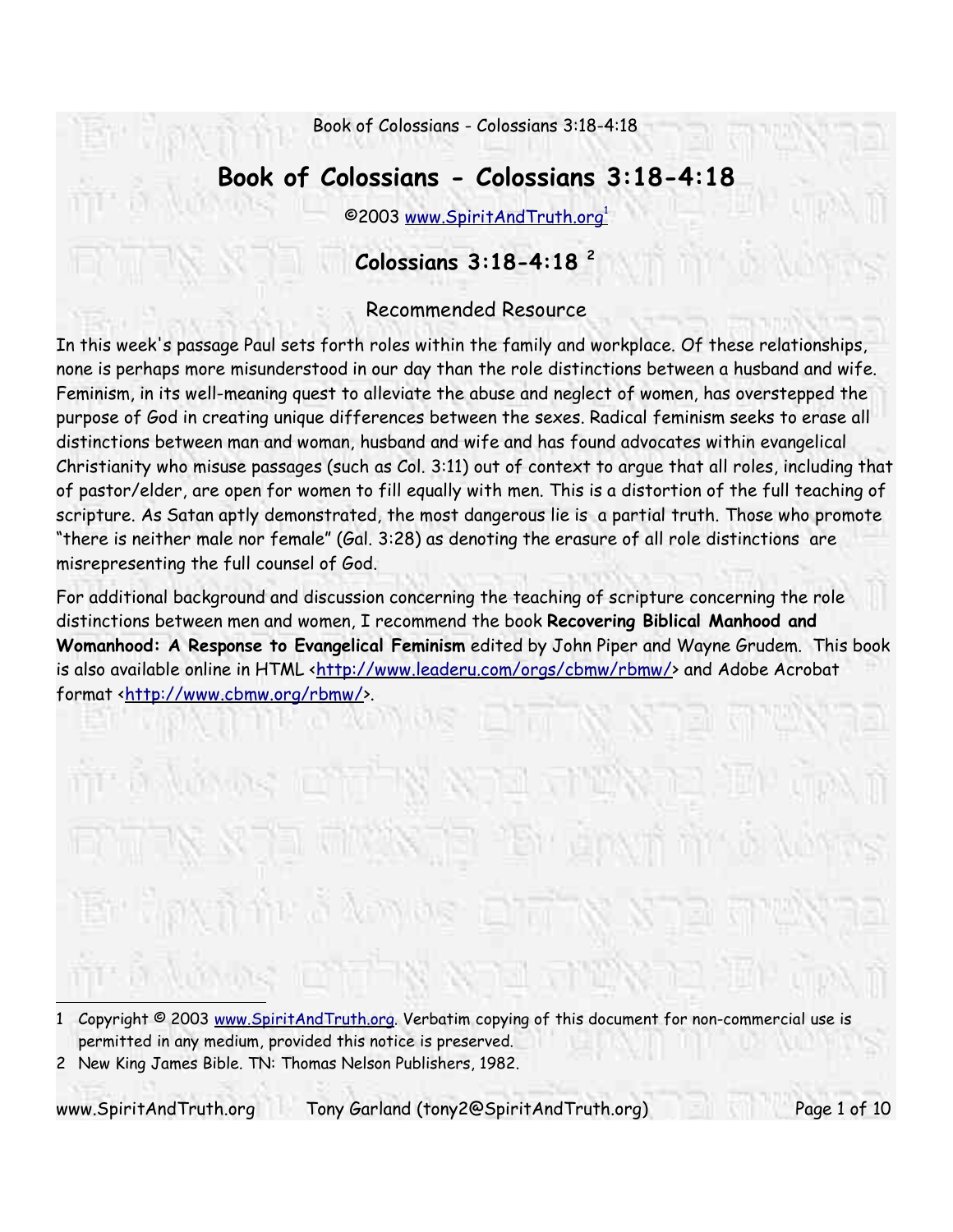#### Serving Others as Unto the Lord

- **Col 3:18 Wives, submit to your own husbands, as is fitting in the Lord.**
- **Col 3:19 Husbands, love your wives and do not be bitter toward them.**
- **Col 3:20 Children, obey your parents in all things, for this is well pleasing to the Lord.**
- **Col 3:21 Fathers, do not provoke your children, lest they become discouraged.**
- **Col 3:22 Bondservants, obey in all things your masters according to the flesh, not with eyeservice, as men-pleasers, but in sincerity of heart, fearing God.**
- **Col 3:23 And whatever you do, do it heartily, as to the Lord and not to men,**
- **Col 3:24 knowing that from the Lord you will receive the reward of the inheritance; for you serve the Lord Christ.**
- **Col 3:25 But he who does wrong will be repaid for what he has done, and there is no partiality.**
- **Col 4:1 Masters, give your bondservants what is just and fair, knowing that you also have a Master in heaven.**
- **Equality vs. roles** Scripture indicates that there are no distinctions in Christ (Ga 3:28; Col 3:11). Does this mean that there are no longer role distinctions among those who are in Christ? If so, how can Paul's words in Ga 3:28, and especially Col. 3:11, be reconciled with the rest of his teaching which indicates that role distinctions remain among the redeemed (1Cor. 11:3; 14:34; Eph. 5:22-33; Col. 3:18-4:1; 1Ti. 2:12)? The answer lies in examining the full teaching of scripture which indicates that equality and role are not one and the same.
- **The Trinity as a model** The members of the Trinity are absolutely equal in their deity. Yet role distinctions remain. The Father and the Son send the Holy Spirit (John 14:16, 26; 15:26; 16:7), but the Spirit sends neither the Father or the Son. The Son testifies of Himself (John 8:14, 18), but the Spirit does not testify of Himself. The Spirit always testifies of Jesus (John 15:26; 16:13; Rev. 19:10). After all things have been subjected to the Son, the Son Himself is subject to the Father (1Cor. 11:3; 15:28).
- **Equal standing but different roles** Members of the Trinity are all equally and fully God, but fulfill different roles according to God's will! Likewise Christians have absolutely equal standing in Christ. In regard to value before God and access to God and salvation, there are absolutely no distinctions among the redeemed. Yet role distinctions remain in accordance with God's design and will.
- **Role distinctions provide effectiveness**  Role distinctions are not arbitrary, but are designed to reflect divinely created distinctions which, in turn, evidence greater efficiency and joy when we take care to walk in them. When we live in contradiction to God's intended roles, we can often "make it work," but the results will be below par. It is like using a wrench to pound a nail. It gets the job

www.SpiritAndTruth.org Tony Garland (tony2@SpiritAndTruth.org) Page 2 of 10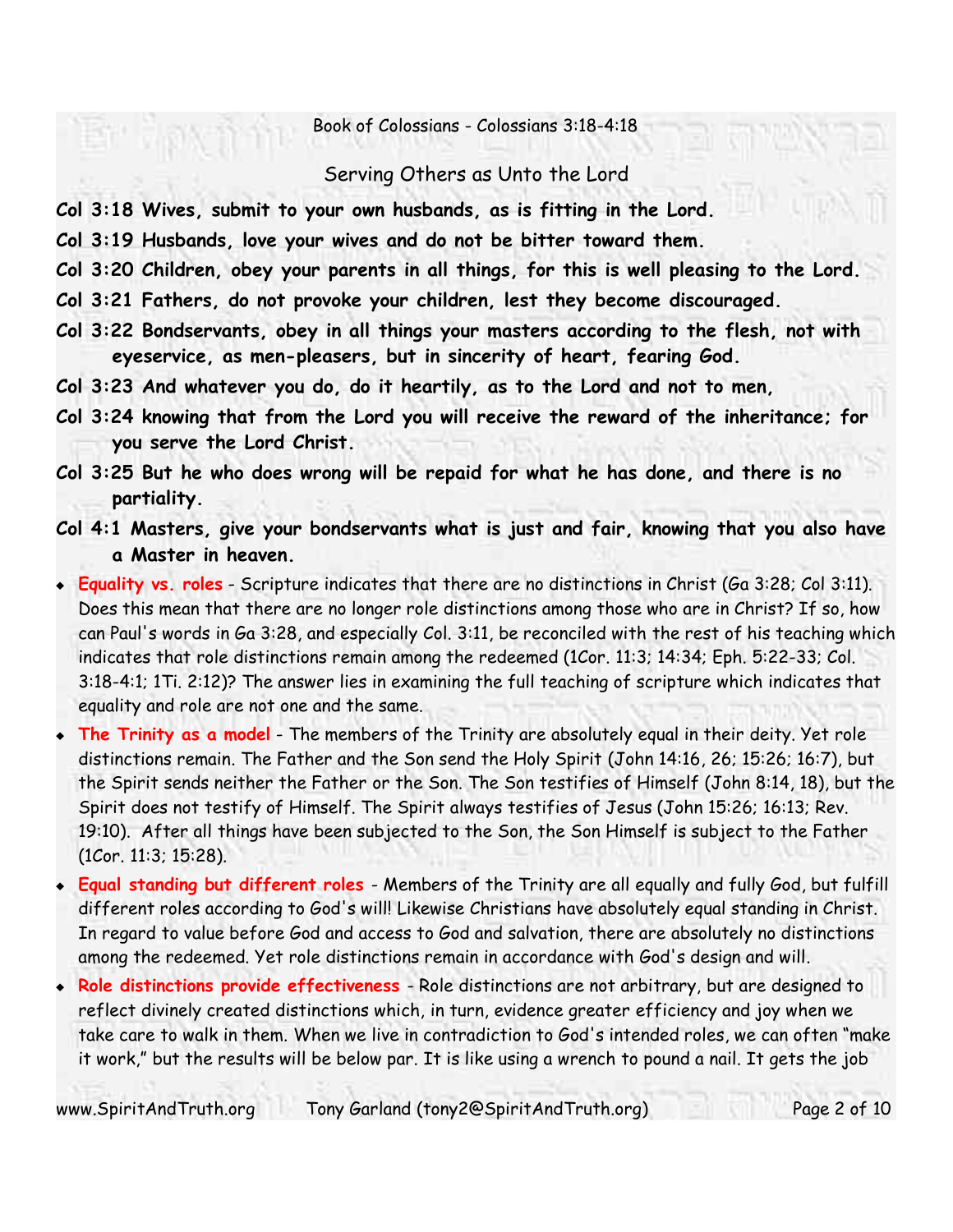done, but the result is painfully slow and both the nail and wrench are likely to suffer damage in the process.

- **Role distinctions provide clarity** It is no accident that there is only one captain on a ship. In times of adversity and danger, as in the military, it is extremely important to have clarify of authority and roles. Without this, you are fighting a conflict on two fronts: against the external danger, and among your internal unit. This is the case in many families today where effectiveness combating the external enemy is compromised by 'friendly fire' within the family. It is no accident that successful nations have a well-established hierarchy within tactical organizations.
- **Roles work together** The idea behind differences in role is that of synergy, that the whole is greater than the sum of the parts. Like a well-oiled machine, each part is designed to do a particular job well. Together, the parts 'make music.' When several parts all try to do the same job, the overall mechanism suffers. This is Paul's theme concerning spiritual gifts (unity in diversity), 1Cor. 12:4-27. Differences between roles provide support for one another. For example, on a bombing run the captain steers the plane while the navigator devotes full attention to location and course while the bomber sites and releases the ordnance. If any one of the individuals neglected their post, the mission will fail. Such is the state in many families today. 'Do it My way', says the Lord, 'And you'll be blessed!'
- **Submitting and loving** A divine hierarchy requires divine glue love (Eph. 5:25, 28-29; Col. 3:14, 19). Why is it that many Christian women reject this teaching of scripture? Would it be disadvantageous and difficult to submit to one who you were convinced had your best interest in mind? Is not this a primary motivating factor behind the submission of all believer's to the will of God? Could it be that we men abuse our God-given role by emphasizing the submission of the woman while side-stepping our supreme responsibility to evidence Christ-like love toward our wives (Eph. 5:25, 32)? Are our wives convinced by the hard evidence that the submission we expect serves our self interest rather than the preservation, encouragement, and edification which Biblical love entails, which we are commanded toward our wives? What is Christ-like love? Selfless love. True love is defined by lack of serving self (1Cor. 13:4-7).
- **Responsibility begins at the top** In the same way that Adam bears responsibility for the Fall (Rom. 5:12) even though it was Eve who led the way (Gen. 3:12; 1Ti. 2:14), the man is head of the household, but under Christ (1Cor. 11:3). The man is "head of the woman" but along with that goes greater responsibility. As men, we will never have true Biblical authority (respect) unless we ourselves are under authority (Mtt. 8:9; Luke 7:8) - the authority of Christ! As men, we are the spiritual leaders. What does it mean to be a Biblical leader? To show the way or take the initiative. Jesus demonstrated this when He washed His disciple's feet (John 13:5, 14). So it must be with husbands: we can never expect Biblical submission from our wife until we first demonstrate Biblical love for our wife. We can call for it, demand it, point to the Scriptures, but we will never truly experience it

www.SpiritAndTruth.org Tony Garland (tony2@SpiritAndTruth.org) Page 3 of 10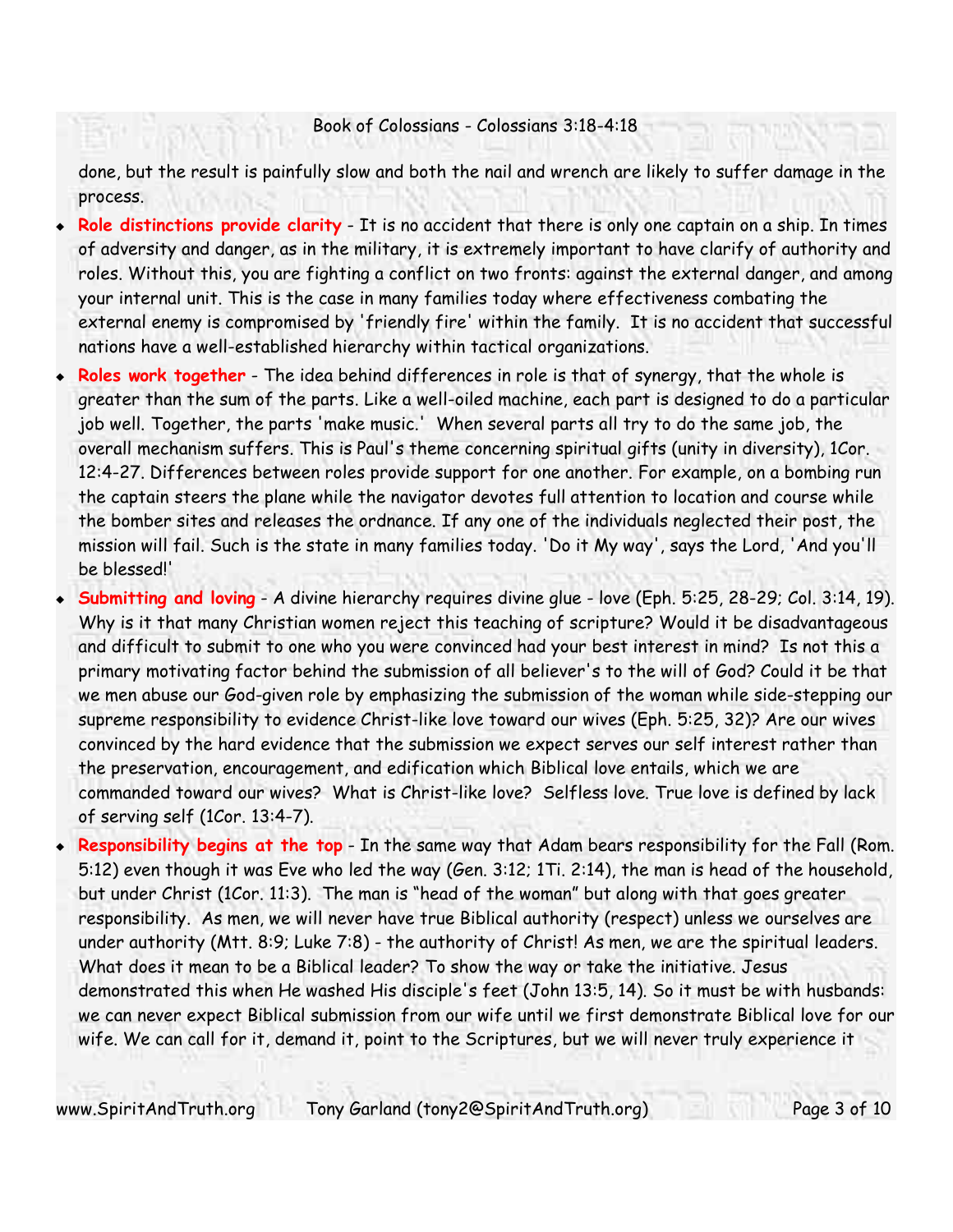without a demonstration of Biblical love from our side.

**Wives submit** - hupotasso (2<sup>nd</sup> person plural, present, passive, imperative) from hupo (under) and tasso (to place or arrange in order or at a station or position). The combination is a Greek military term meaning "to arrange [troop divisions] in a military fashion under the command of a leader". In non-military use, it was "a voluntary attitude of giving in, cooperating, assuming responsibility, and carrying a burden".<sup>3</sup> This is a continual activity (present tense): "be continually submitting", just as is agapate (love) on the part of the husbands in the following verse. Both are in the imperative mood - Paul is commanding these behaviors because they do not come naturally and require effort! The "old man," as we saw last week (Col. 3:5-9) does not have "submit" in his vocabulary!

The submission of wives to their husbands is a reflection of God's created order and reflects their divinely different roles (Gen. 3:16; Isa. 3:12; 1Cor. 14:34-37; 1Ti. 2:12-14; Tit. 2:5; 1Pe. 3:3-6). This is the pattern established by God (Gen. 2:20-24; Rom. 5:8; 1Jn. 4:9).

One such distinction is the role of pastor/elder which is reserved for men. Item #19 in the Doctrines Camano Chapel Holds to be True states: **We believe:** God has called men to the role of leadership as pastors of the church, (1 Tim. 3:1-7; Titus 1:6-9), and that the office of pastorteacher is reserved only for a man. The biblically designated officers serving under Christ and over the assembly are men designated as elders (also called bishops, pastors, and pastor teachers); These leaders lead or rule as servants of Christ and have His authority in directing the church. The congregation is to submit to their leadership. The male elders are to be the official voice of the doctrine of the church and are held responsible by God and the church for how they live and what they teach. (Acts 20:28; 1 Cor. 11:3; Eph. 1:22; 4:11; Col. 1:18; 1 Tim. 2:12-3:7; 1 Tim. 5:19-20; Heb. 13:7,17; 1 Pet. 5:1-5)

- **bitterness** It is impossible to love where bitterness prevails. It is impossible to be bitter where love prevails. This is one reason we are told to pray for our enemies. Prayer entails love. Love dissolves bitterness in that our focus turns from enmity to edification. From destruction and judgment to restoration.
- **eyeservice, as men-pleasers** God is calling for more than an external show of obedience. As always, God is looking at our heart, our internal motivation which is the seat of sin. We can conform externally, but internally we may be a seething pot about to boil over. [Example of child who is "sitting down on the outside yet standing up on the inside."]
- **unto the Lord** the motivation for all true Christian conduct is service of the Lord. Paul tells wives

3 Strong, James. The Exhaustive Concordance of the Bible : Showing Every Word of the Test of the Common English Version of the Canonical Books, and Every Occurence of Each Word in Regular Order. electronic ed. Ontario: Woodside Bible Fellowship., 1996.

www.SpiritAndTruth.org Tony Garland (tony2@SpiritAndTruth.org) Page 4 of 10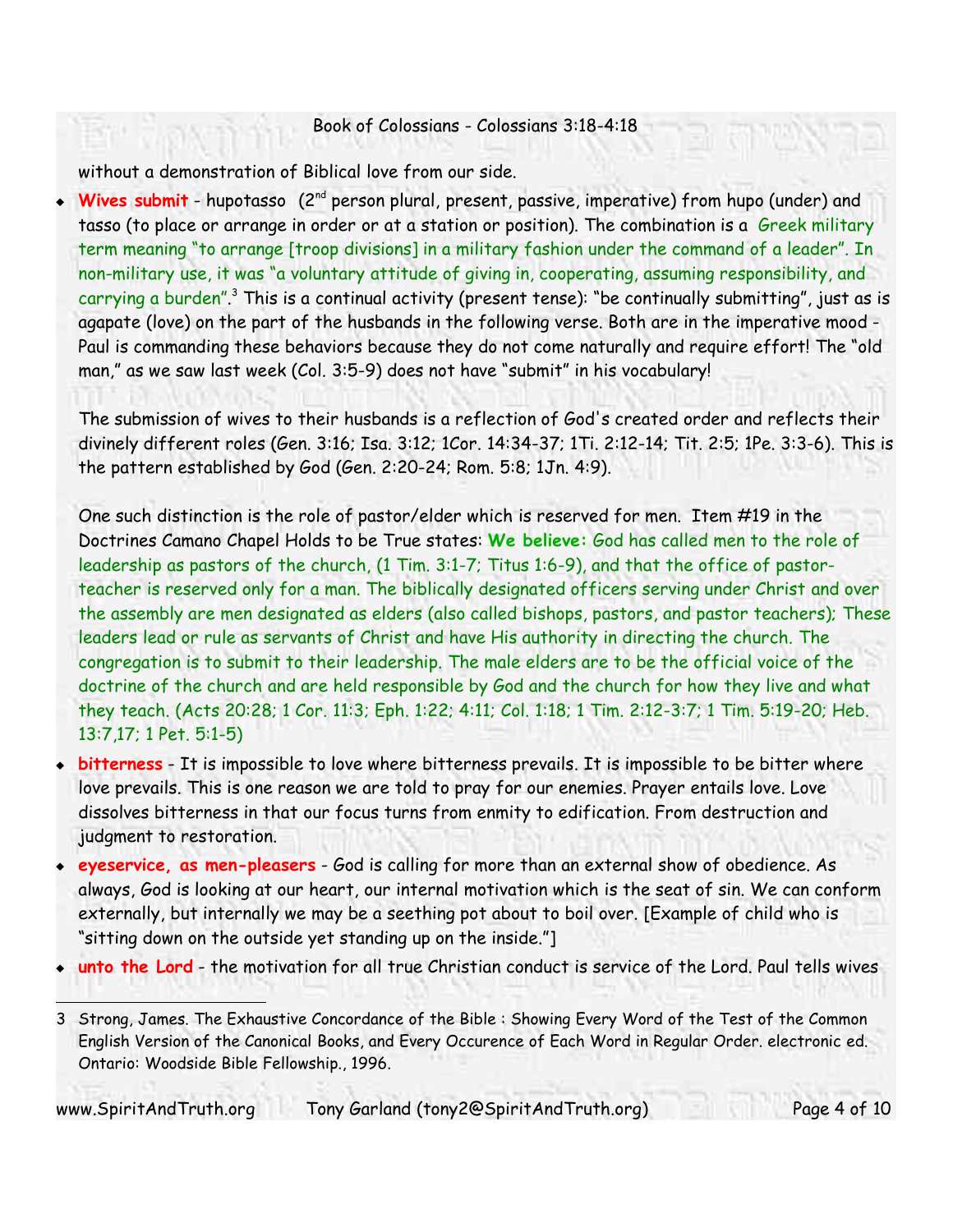to "submit... as is fitting in the Lord." Children are to "obey... for this is well pleasing to the Lord." Bondservants are to "obey... fearing God." Paul tells them they have two masters: one "in the flesh" and one in the spirit (God). Masters are told to "give what is just and fair... knowing that you also have a Master in heaven." The theme throughout is captured in by the words, "And whatever you do, do it heartily, as to the Lord and not to men.." (Col. 3:23).

 **the Christian in the workplace** - From the what is said to the bondservants ("obey... in sincerity of heart") and their masters ("give your bondservants what is just and fair"), we can infer the conditions of a true Christian workplace. The employer is blessing the employees who are, in turn, blessing the employer. Each one is motivated as 'unto the Lord.' To often, in today's Christianity, we tallk about blessing our employer, but do we work and demonstrate a greater commitment to the blessing of our employer than secular colleagues?

#### Our Continuing Labor

**Col 4:2 Continue earnestly in prayer, being vigilant in it with thanksgiving;**

- **Col 4:3 meanwhile praying also for us, that God would open to us a door for the word, to speak the mystery of Christ, for which I am also in chains,**
- **Col 4:4 that I may make it manifest, as I ought to speak.**
- **Col 4:5 Walk in wisdom toward those [who are] outside, redeeming the time.**
- **Col 4:6 [Let] your speech always [be] with grace, seasoned with salt, that you may know how you ought to answer each one.**
- **open to us a door**  Paul recognizes evangelism as a spiritual work. it is God who opens doors for evangelism to go forth (Acts 14:27; 1Cor. 16:9; 2Cor. 2:12; Rev. 3:8).
- **continue earnestly** proskartereo (from kartereo to "endure" or be "steadfast"). Prayer requires endurance and steadfastness. Why? Because there is opposition. Seeming lack of results (or delay in answer). The tiring of our flesh. Yet this work we do is spiritual and our weapons are not carnal but spiritual (2Cor. 10:4) and mighty. We cannot do spiritual work with carnal weapons, ideas, programs, or tools!! We will be busy, even working hard, but the results will not be according to God.
- **vigilant** gregoreuo (watch, be vigilant, pay attention to) from egeiro (to raise up, as in arousing one's self from sleep).
- **mystery** See notes on Col. 1:26-27. The simplicity of the mystery of Christ is in stark contrast to the hidden knowledge (gnosis) of the Gnostics which does not lead toward, but away from God.
- **seasoned with salt** Just as salt not only flavors, but prevents corruption, the Christian's speech should act not only as a blessing to others, but as a purifying influence within the decaying society of

www.SpiritAndTruth.org Tony Garland (tony2@SpiritAndTruth.org) Page 5 of 10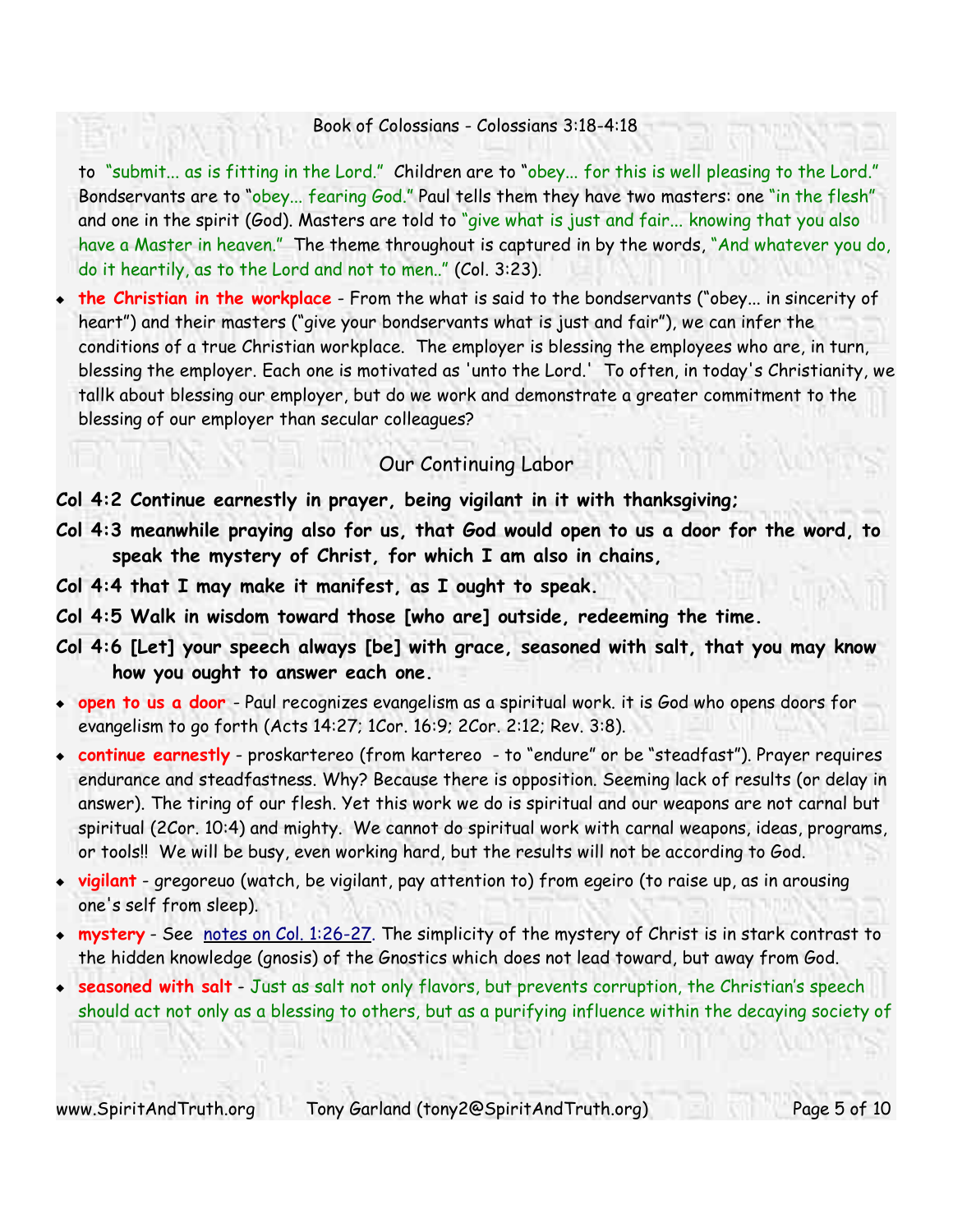#### the world. 4

- walk in wisdom Our innocence is to be related to our actions not naivety of understanding. Jesus said, "Behold, I send you out as sheep in the midst of wolves. Therefore be wise as serpents and harmless as doves." (Mt 10:16). See also Rom. 16:19.
- **how you ought to answer** But sanctify the Lord God in your hearts, and always [be] ready to [give] a defense to everyone who asks you a reason for the hope that is in you, with meekness and fear; (1Pe 3:15). This same theme of being the seasoning of salt and redeeming the time appears in Eph. 5:11-18.
- **redeeming the time** The time we are to redeem includes that which was lost when we ourselves once walked among the unsaved (Col. 2:7) and failed to serve God.

4 MacArthur, John Jr. The MacArthur Study Bible. electronic ed., Col 4:6. Nashville: Word Pub., 1997, c1997. www.SpiritAndTruth.org Tony Garland (tony2@SpiritAndTruth.org) Page 6 of 10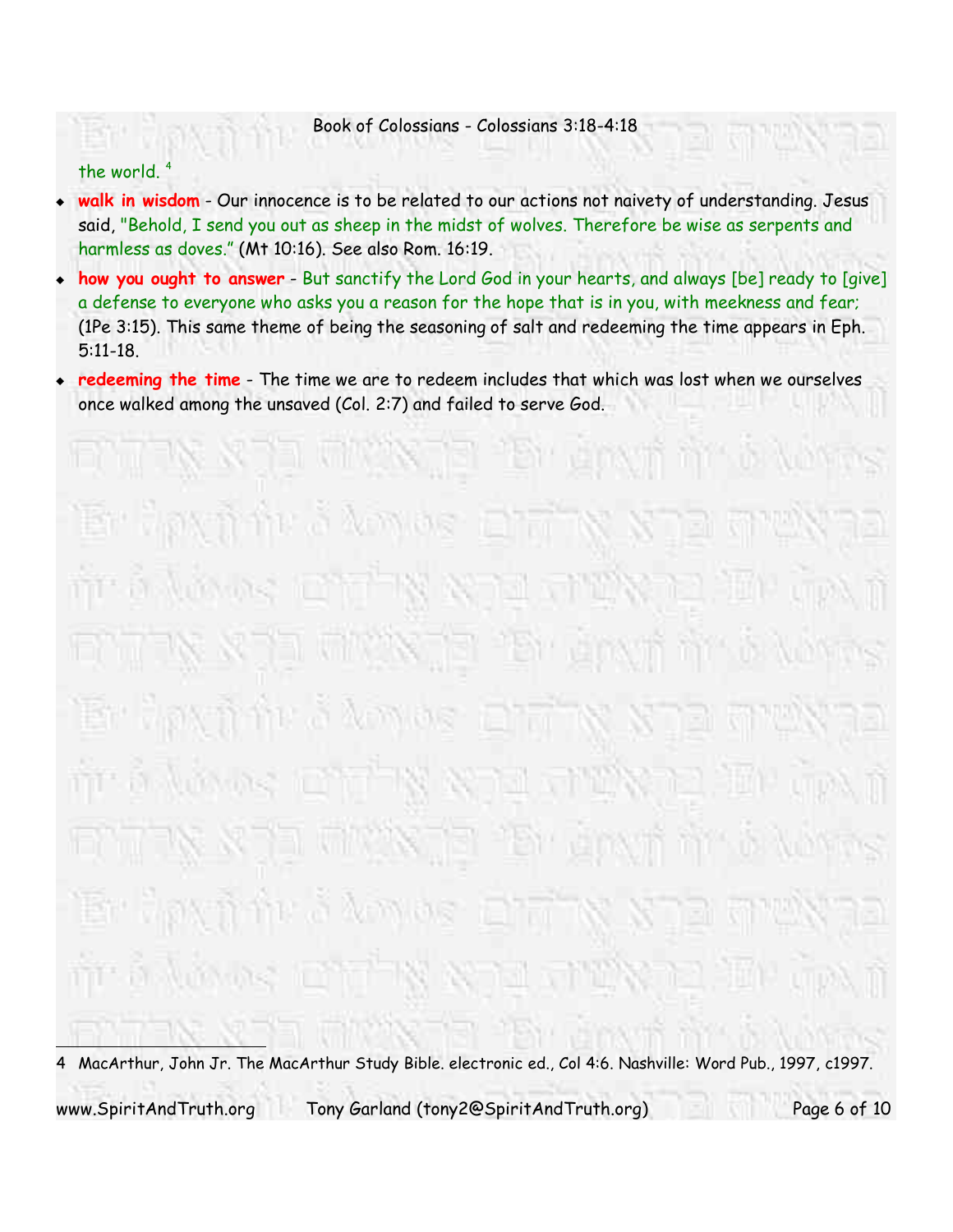Final Greetings And Instruction

- **Col 4:7 Tychicus, a beloved brother, faithful minister, and fellow servant in the Lord, will tell you all the news about me.**
- **Col 4:8 I am sending him to you for this very purpose, that he may know your circumstances and comfort your hearts,**
- **Col 4:9 with Onesimus, a faithful and beloved brother, who is [one] of you. They will make known to you all things which [are happening] here.**
- **Col 4:10 Aristarchus my fellow prisoner greets you, with Mark the cousin of Barnabas (about whom you received instructions: if he comes to you, welcome him),**
- **Col 4:11 and Jesus who is called Justus. These [are my] only fellow workers for the kingdom of God who are of the circumcision; they have proved to be a comfort to me.**
- **Col 4:12 Epaphras, who is [one] of you, a bondservant of Christ, greets you, always laboring fervently for you in prayers, that you may stand perfect and complete in all the will of God.**
- **Col 4:13 For I bear him witness that he has a great zeal for you, and those who are in Laodicea, and those in Hierapolis.**
- **Col 4:14 Luke the beloved physician and Demas greet you.**
- **Col 4:15 Greet the brethren who are in Laodicea, and Nymphas and the church that [is] in his house.**
- **Col 4:16 Now when this epistle is read among you, see that it is read also in the church of the Laodiceans, and that you likewise read the epistle from Laodicea.**
- **Col 4:17 And say to Archippus, "Take heed to the ministry which you have received in the Lord, that you may fulfill it."**
- **Col 4:18 This salutation by my own hand--Paul. Remember my chains. Grace [be] with you. Amen.**
- **Tychicus** He was one of the Gentile converts Paul took to Jerusalem as a representative of the Gentile churches ( Acts 20:4 ). He was a reliable companion of Paul and a capable leader, since he was considered as a replacement for Titus and Timothy on separate occasions ( 2 Tim. 4:12 ; Titus 3:12 ). He had the responsibility to deliver Paul's letters to the Colossians, the Ephesians ( Eph. 6:21 ), and Philemon (v. 9 ). $^5$

www.SpiritAndTruth.org Tony Garland (tony2@SpiritAndTruth.org) Page 7 of 10

<sup>5</sup> MacArthur, John Jr. The MacArthur Study Bible. electronic ed., Col 4:7. Nashville: Word Pub., 1997, c1997.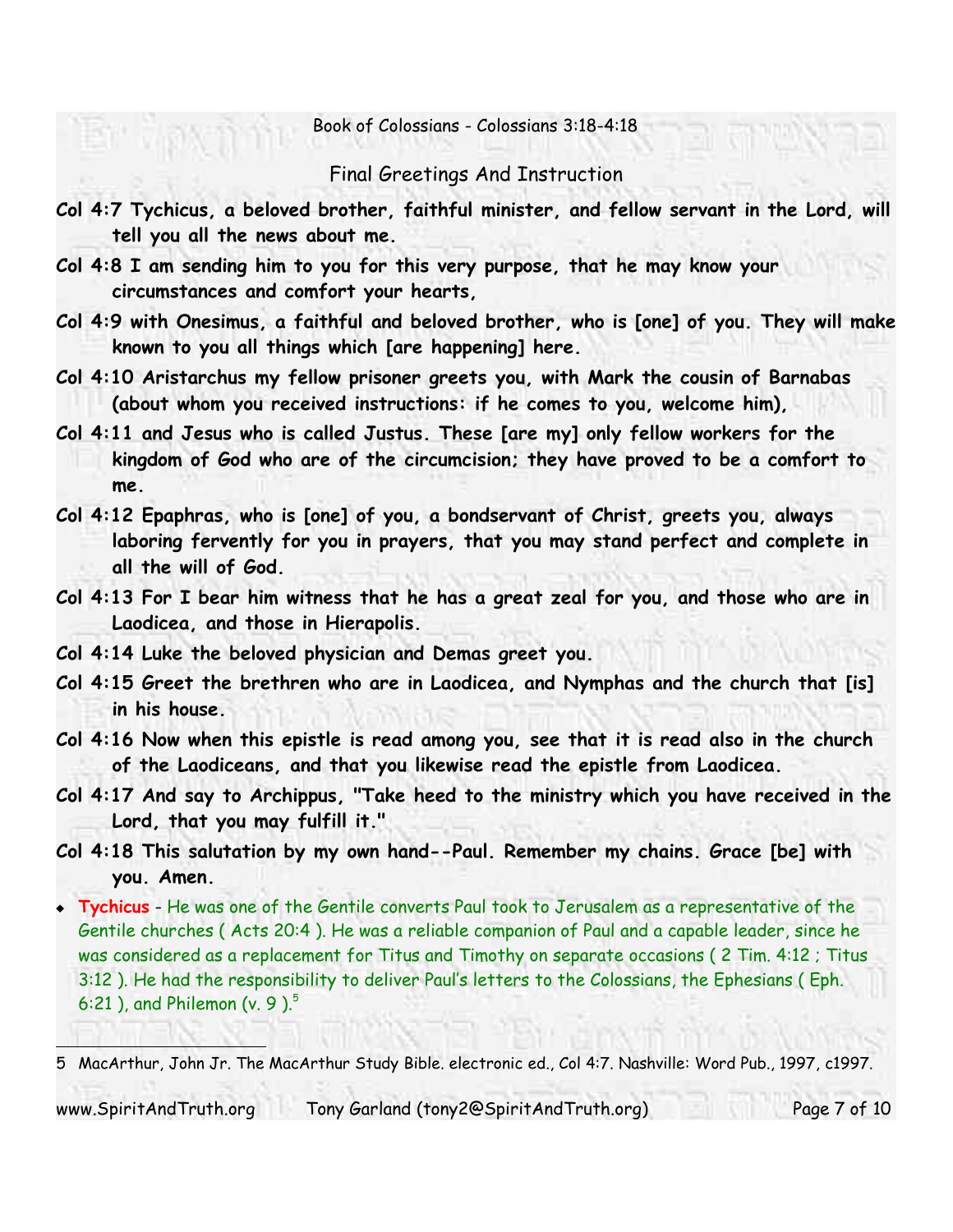- **Onesimus... one of you**  The runaway slave whose return to his master was the basis for Paul's letter to Philemon. The instructions concerning a slave's service of his master and his treatment by his master are particularly pointed in that Onesimus was returning to his master Philemon, a member of the church at Colossae. Onesimus had fled as a nonbeliever, but was returning as a believer (Phm 10) and was now "one of you." 6
- **Aristarchus** The Greek name of a Jewish (cf. Col. 4:11 ) native of Thessalonica ( Acts 20:4 ; 27:2 ). One of Paul's companions who was seized by a mob in Ephesus ( Acts 19:29 ) and also accompanied Paul on his trip to Jerusalem and his voyage to Rome ( Acts 27:4 ).
- **Mark** John Mark, who Paul and Barnabas parted ways over (Acts 15:39). He was a companion on Paul's first missionary journey (Acts 12:25 ). He was later Peter's associate ("my son," 1 Peter 5:13 ; cf. Acts 12:12-13 ). Though Mark deserted Paul on the first missionary journey (Acts 15:37-39 ), Paul here commended him ( cf. Phil. 24 ), as he did later (2 Tim 4:11 ). $^7$
- **Luke** The author of Luke and Acts who was with Paul in Rome at the time. Since the only men with Paul who were mentioned to be "of the circumcision" were Aristarchus, Mark, and Jesus (Justus), Luke may have been a Gentile. 8
- **the epistle from Laodicea** A separate letter from Paul, usually identified as the epistle to the Ephesians. The oldest manuscripts of Ephesians do not contain the words "in Ephesus," indicating
- 6 Philemon also owned at least one slave, a man named Onesimus ( literally "useful"; a common name for slaves). Onesimus was not a believer at the time he stole some money (v. 18 ) from Philemon and ran away. Like countless thousands of other runaway slaves, Onesimus fled to Rome, seeking to lose himself in the Imperial capital's teeming and nondescript slave population. Through circumstances not recorded in Scripture, Onesimus met Paul in Rome and became a Christian. MacArthur, John Jr. The MacArthur Study Bible. electronic ed., Phm 1. Nashville: Word Pub., 1997, c1997.
- 7 Walvoord, John F., Roy B. Zuck, and Dallas Theological Seminary. The Bible Knowledge Commentary : An Exposition of the Scriptures, Col 4:10. Wheaton, IL: Victor Books, 1983-c1985.
- 8 Lu 4:33; Lu 8:2; Ac 21:15-18; Ro 3:1-2; Col 4:11; Col 4:14 "It is practically certain that Luke was a Gentile... Eusebius speaks of 'Luke being by birth of those from Antioch.' Jerome plainly speaks of 'Luke the physician of Antioch.... It is worthy of note, also, that Luke characterizes demons as 'unclean,' or 'wicked' (Lu 4:33; Lu 8:2), because Gentiles believed in good demons, whereas, to Jews, all demons were evil." [Graham W. Scroggie, A Guide To The Gospels (Grand Rapids, MI: Kregel Publications, 1948, 1995), pp. 334-335, 339]. "Luke was of Gentile origin. This is inferred from the fact that he is not reckoned among those 'who are from the circumcision' (Col 4:11 cf. Col 4:14)....Luke was with Paul on his last trip to Jerusalem and seems to have been an eyewitness to Paul's arrest at the Temple as recorded in Ac 21:1-40. ... The point is that when the Jews accused Paul of polluting the Temple by bringing Gentiles therein, why did they only allude to Trophimus? Why did they not include Luke who was also with Paul in the streets of Jerusalem (Ac 21:15-18, e.g., 'we', 'us')?"" [Merrill F. Unger, R. K. Harrison and Howard Frederic Vos, New Unger's Bible Dictionary (Chicago, IL: Moody Press, 1988) s.v. Luke] But see Floyd Nolen Jones, Chronology Of The Old Testament (Woodlands, TX: KingsWord Press, 1999)., p18n3 for reasons Col 4:11, 14 may be inconclusive.

www.SpiritAndTruth.org Tony Garland (tony2@SpiritAndTruth.org) Page 8 of 10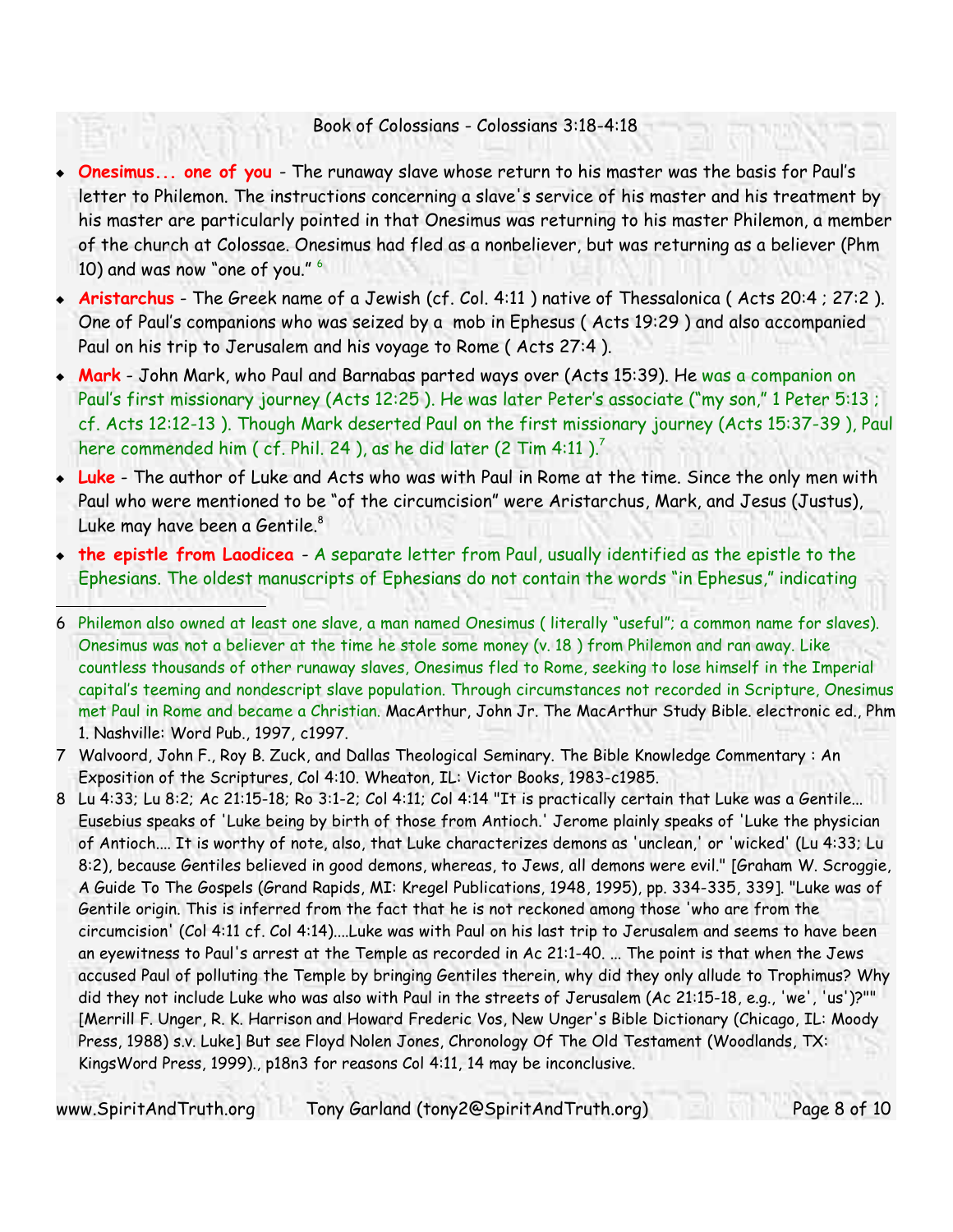that in all likelihood it was a circular letter intended for several churches in the region. Tychicus may have delivered Ephesians to the church at Laodicea first.<sup>9</sup>

- **church that is in his house** Believer's gathered initially in private homes, as they do in many areas even today (Rom. 16:5 ; 1Cor. 16:19 ; Phm. 2 ).
- **take heed** Although this warning is given to Archippus, it applies to all of us as believers. We have received a ministry (diakon**i**a - the root word for 'deacon' which indicates service to others). This ministry is from the Lord. Our participation is vital in order that we may fulfill it (bring it to completion or maturity). Paul gave similar instructions to Timothy (2Ti. 4:5).
- by my own hand Paul's epistles were generally the work of an amanuensis, which he then signed (1Co 16:21; Ga 6:11; Col 4:18; 2Th 3:17; Phm 1:19). Some believe that poor eyesight (Gal. 4:15; 6:11) may have been related to the "thorn in the flesh" he mentioned (2Cor. 12:7) and a lasting result of the revelation of Christ on the road to Damascus (Ac 9:8, Ac 9:18).

### Summary - High Points of Colossians

- **Christ Alone** True Godly Wisdom and Christian understanding is found in nothing but Christ (Col. 1:9; Col. 2:3).
- **Christ is God** Christ is fully God (Col. 1:15-19; 2:9).
- **Reconciled by Christ** Believers are reconciled by Christ's blood which was shed on the cross (Col. 1:14, 20-22; Col. 2:11-14).
- **Mystery of Christ**  The Mystery of Christ, the indwelling of Christ in the believer (forming 'one new man' the body of Christ in which Gentile has parity with Jew) was a new revelation given to Paul (Eph. 3:4-9; Col. 1:25-27).
- **Avoid Distractions**  Many are the distractions and substitutes for the simplicity and completeness to be found in Christ. We are to avoid worldly philosophy (Col. 2:8); **legalism** (Col. 2:16-17, 20-22); **worship of angels** (Col. 2:18); f**alse humility** and neglect of the body (asceticism, Col. 2:18, 23); **selfimposed religion** with the appearance of wisdom (Col. 2:23). All of these are distractions which lead away from Christ and His finished work on our behalf.
- **We Died and Were Raised Anew** Believers are to put off the old man, who died with Christ, and put on the new man, raised to newness of life with Christ (Col. 3:1-11). The new man is characterized by selflessness and bound to other believers by love (Col. 3:12-16).
- **Equality within God-ordained Roles** Every believer stands equal before the cross (Col. 3:11). This equality in value and standing does not negate God-ordained differences in role (Col. 3:18-4:1). This absolute equality in value within the framework of existing role differences is perfectly illustrated in the return of Onesimus, the runaway slave of Philemon (Col. 4:9; Phm 10).

9 MacArthur, John Jr. The MacArthur Study Bible. electronic ed., Col 4:16. Nashville: Word Pub., 1997, c1997.

www.SpiritAndTruth.org Tony Garland (tony2@SpiritAndTruth.org) Page 9 of 10